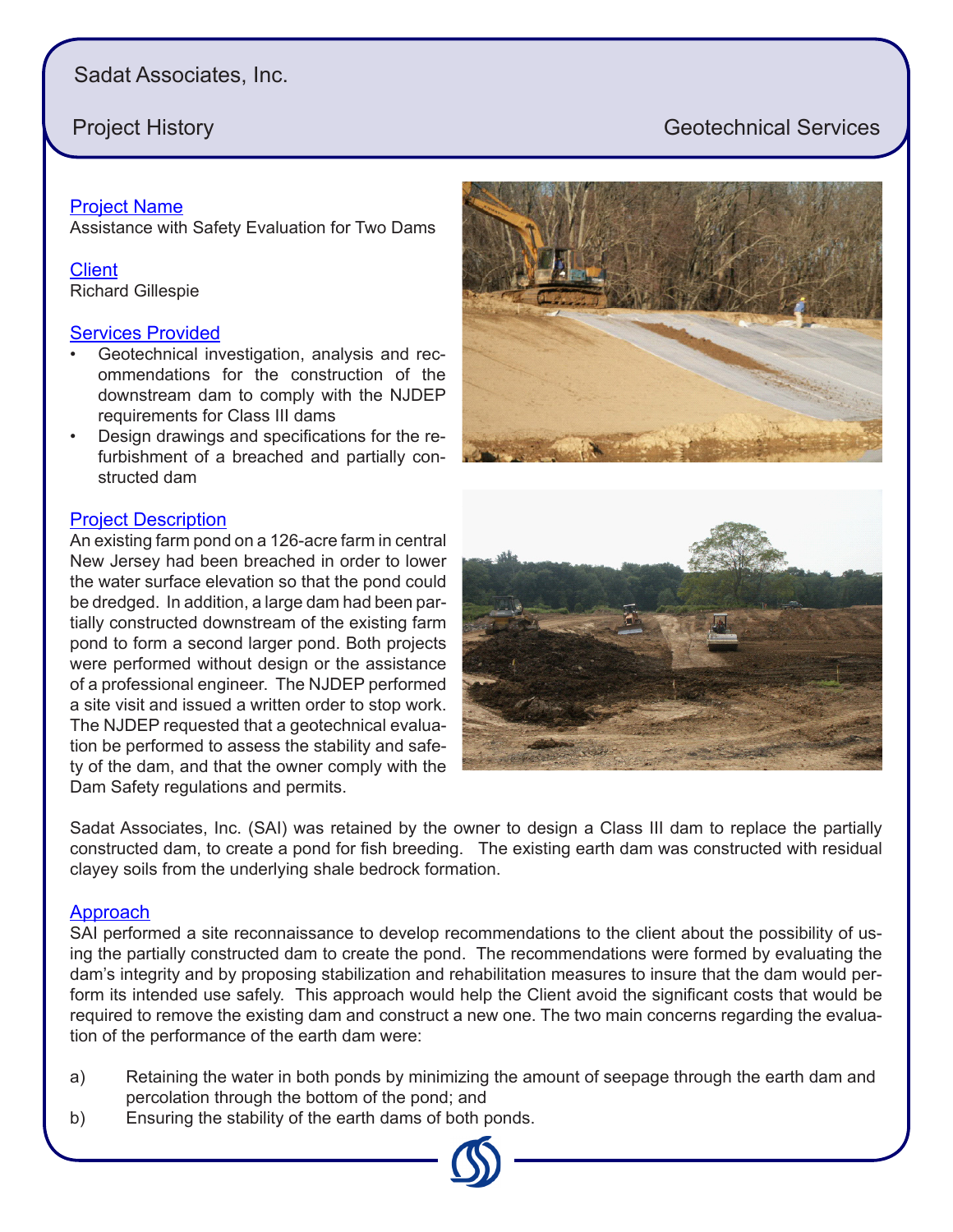## Gillespie Dam Project History Continued **Page 2** Page 2

A geotechnical subsurface investigation was performed, which included eight Standard Penetration Test (SPT) borings. Six of the borings were drilled on top of the existing dam and two borings were drilled at the bottom of the pond. The six borings at the top of the dam extended to depths ranging from 14 to 22.5 feet below existing grades, and the two borings at the bottom of the pond were terminated 4 feet below grade due to refusal for further penetration. All recovered soil samples were delivered to the laboratory for examination and testing. Soil samples were classified and test boring logs were prepared.

In order to determine the soil physical characteristics, Atterberg Limits (ASTM D 4318) and Natural Moisture content (ASTM D 2216) tests were conducted. Shear strength of the natural soils was evaluated by performing Unconfined Compressive Strength Tests (ASTM D 2166) and Consolidated-Undrained Triaxial Tests (CU) (ASTM D 4765) on undisturbed Shelby Tube samples. In addition, soil permeability was evaluated by performing the Flexible Wall Permeameter Test (ASTM D 5084) on undisturbed Shelby Tube samples.

SAI examined several aspects of the earth dam to ensure the performance and stability of the structure. A seepage analysis was performed to determine the amount of water flowing through the dam. A flow net diagram was constructed for the existing dam. It was concluded that there was an excessive amount of seepage, and that remedial measures should be taken to reduce it. Accordingly, SAI recommended that the inside slopes of the dam be lined with a material of low permeability; specifically, a geosynthetic clay liner (GCL). In addition, the Factor of Safety against rapid draw down was calculated utilizing the Stability Charts developed by Spenser.

To insure the continued stability of the two dams, global slope stability and veneer stability of the GCL and the cover soil were performed. The slope stability analysis was performed using the computer program X-STABL. The program performs a two-dimensional limit equilibrium analysis to compute the Factor of Safety for a layered slope according to the general limit equilibrium method, Janbu's Generalized Procedure of Slices, Simplified Bishop, and Simplified Janbu. In addition, the veneer stability of each component of the linear system was evaluated, including the stability of the GCL itself, the GCL/subgrade soil interface and the GCL/cover soil interface. The stability of the GCL liner itself was calculated using the hydrated strength of the bentonite clay sandwiched between the two geotextiles. The stability of the GCL/subgrade interface and the GCL/cover soil interface were calculated utilizing the interfacial friction angle between the different surfaces.